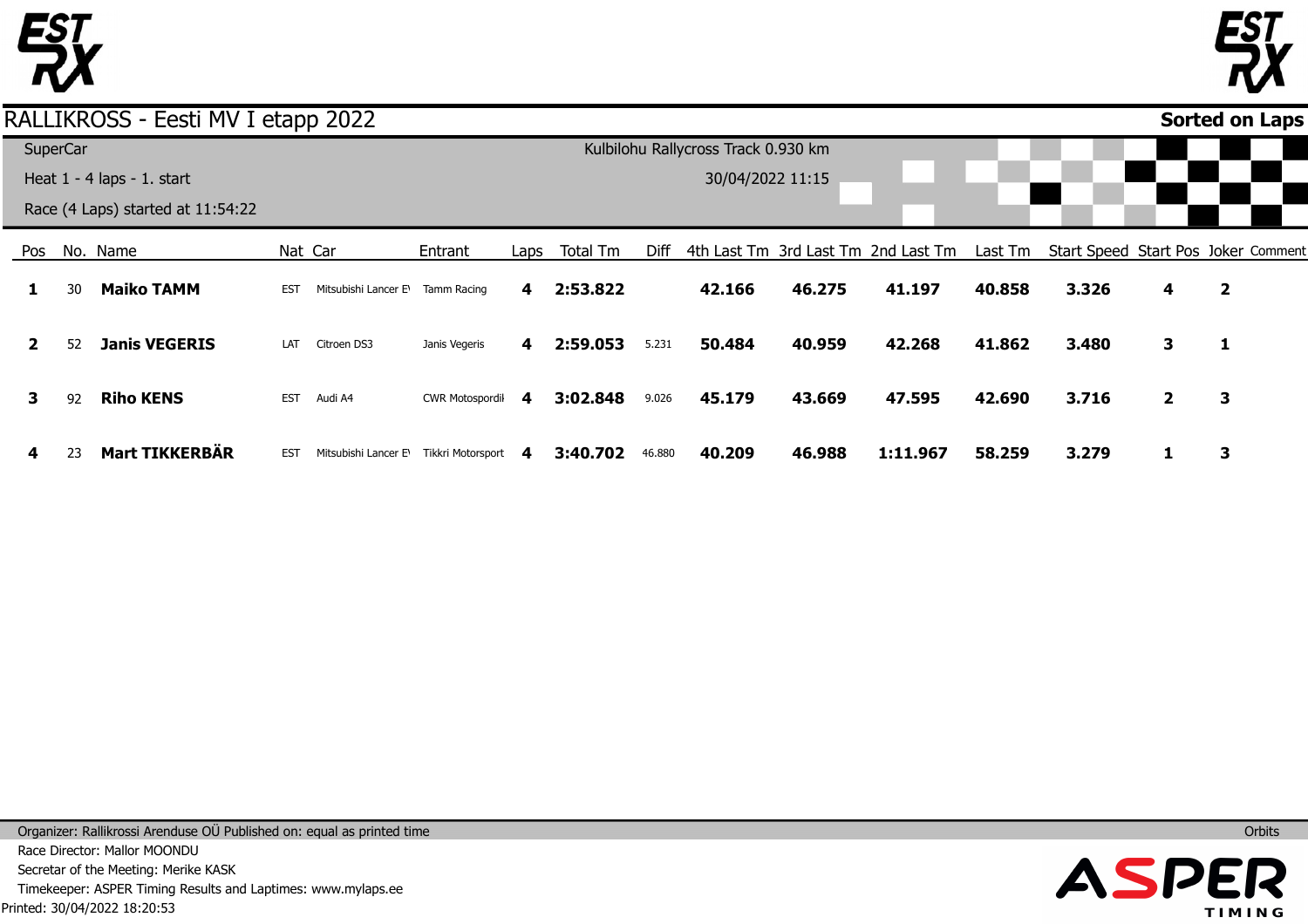



|    |          | RALLIKROSS - Eesti MV I etapp 2022 |            |                                |                      |      |          |       |                                     |        |                                                                                 |        |       |   | Sorted on Laps |  |
|----|----------|------------------------------------|------------|--------------------------------|----------------------|------|----------|-------|-------------------------------------|--------|---------------------------------------------------------------------------------|--------|-------|---|----------------|--|
|    | SuperCar |                                    |            |                                |                      |      |          |       | Kulbilohu Rallycross Track 0.930 km |        |                                                                                 |        |       |   |                |  |
|    |          | Heat $1 - 4$ laps $- 2$ . start    |            |                                |                      |      |          |       | 30/04/2022 11:20                    |        |                                                                                 |        |       |   |                |  |
|    |          | Race (4 Laps) started at 11:58:53  |            |                                |                      |      |          |       |                                     |        |                                                                                 |        |       |   |                |  |
|    |          | Pos No. Name                       | Nat Car    |                                | Entrant              | Laps | Total Tm | Diff  |                                     |        | 4th Last Tm 3rd Last Tm 2nd Last Tm Last Tm Start Speed Start Pos Joker Comment |        |       |   |                |  |
|    |          | <b>Arvo KASK</b>                   | <b>EST</b> | Mitsubishi Lancer E            | <b>Yellow Racing</b> | 4    | 2:48.048 |       | 40.039                              | 40.082 | 39.984                                                                          | 44.499 | 3.444 |   | 4              |  |
|    | 4        | Tõnu PEEK                          | <b>EST</b> | Mitsubishi Lancer E\ JP Racing |                      | 4    | 2:49.924 | 1.876 | 40.957                              | 40.913 | 40.167                                                                          | 44.468 | 3.419 | 3 | 4              |  |
| З. | 15       | <b>Raini ROOMETS</b>               | <b>EST</b> | Škoda Fabia RR                 | Lepp Motors          | 4    | 2:53.419 | 5.371 | 46.067                              | 40.940 | 40.973                                                                          | 41.695 | 3.744 |   |                |  |

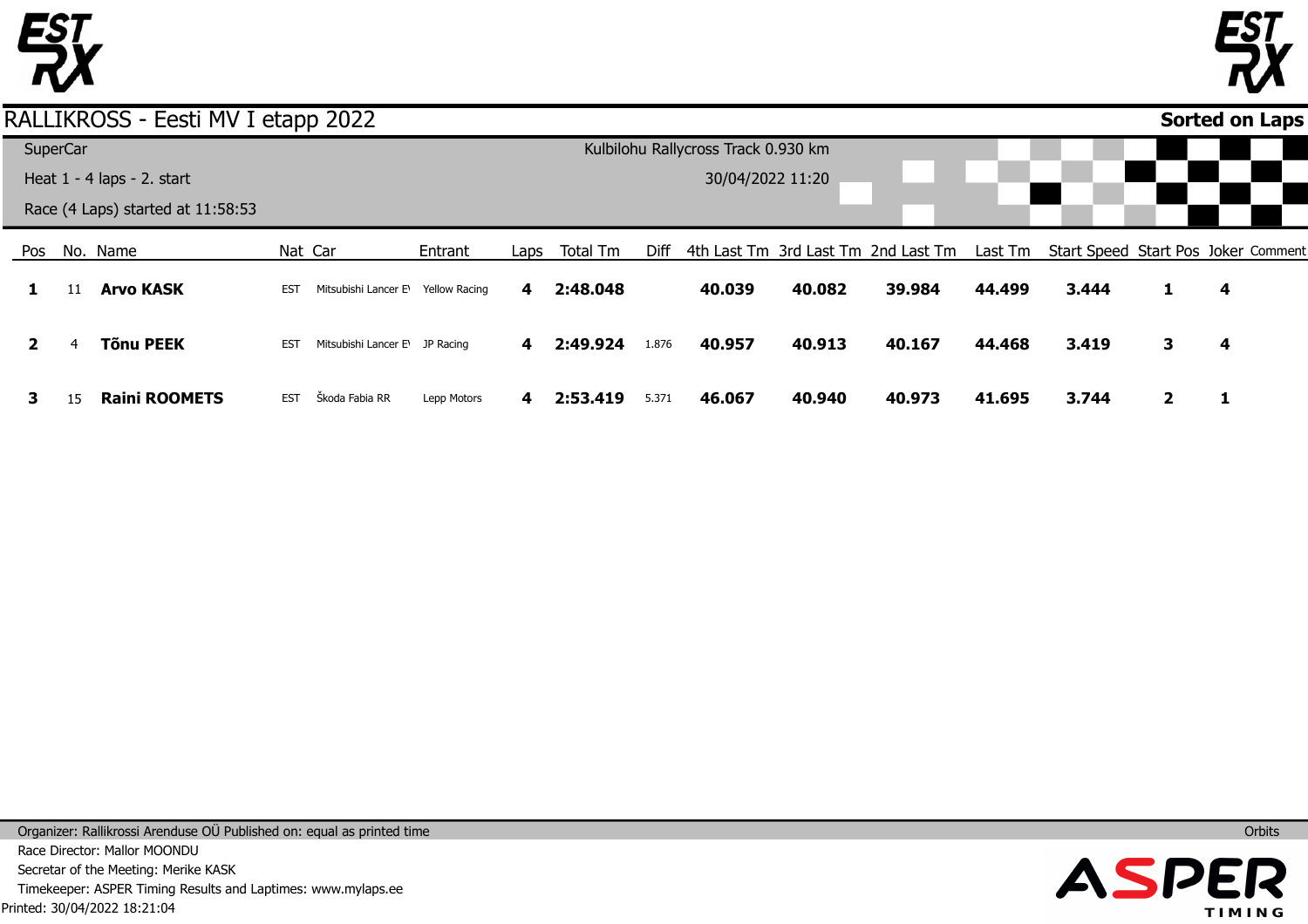



| SuperCar     |     |                       |                 |             |              | Kulbilohu Rallycross Track 0.930 km |  |  |  |
|--------------|-----|-----------------------|-----------------|-------------|--------------|-------------------------------------|--|--|--|
|              |     | 1st Qualifying Heat   |                 |             |              |                                     |  |  |  |
|              |     |                       |                 |             |              |                                     |  |  |  |
| Pos          | No. | Name                  | <b>Total Tm</b> | <b>Diff</b> | <b>R1.</b>   | <b>R2.</b>                          |  |  |  |
|              | 11  | <b>Arvo KASK</b>      | 2:48.048        |             |              | 4 [2:48.048]                        |  |  |  |
| $\mathbf{2}$ | 4   | <b>Tõnu PEEK</b>      | 2:49.924        | 1.876       | ٠.           | 4 [2:49.924]                        |  |  |  |
| 3            | 15  | <b>Raini ROOMETS</b>  | 2:53.419        | 5.371       |              | 4 [2:53.419]                        |  |  |  |
| 4            | 30  | <b>Maiko TAMM</b>     | 2:53.822        | 5.774       | 4 [2:53.822] | $\blacksquare$                      |  |  |  |
| 5            | 52  | <b>Janis VEGERIS</b>  | 2:59.053        | 11.005      | 4 [2:59.053] | $\blacksquare$                      |  |  |  |
| 6            | 92  | <b>Riho KENS</b>      | 3:02.848        | 14.800      | 4 [3:02.848] | $\blacksquare$                      |  |  |  |
|              | 23  | <b>Mart TIKKERBÄR</b> | 3:40.702        | 52.654      | 4 [3:40.702] | $\overline{\phantom{a}}$            |  |  |  |

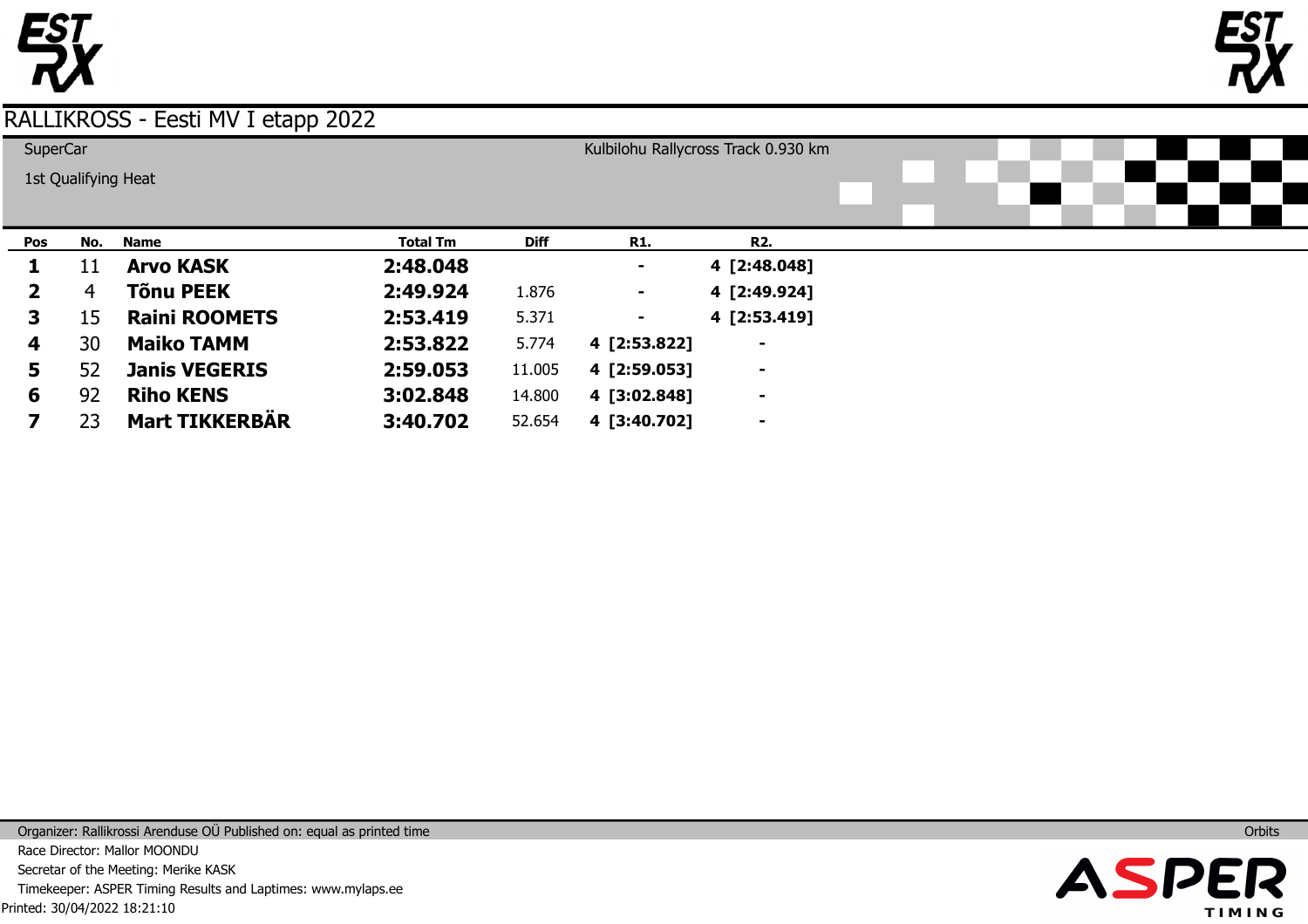



| SuperCar     |     | Qualifying Heat 1 Points |                     |                       | Kulbilohu Rallycross Track 0.930 km |     |              |              |                     |
|--------------|-----|--------------------------|---------------------|-----------------------|-------------------------------------|-----|--------------|--------------|---------------------|
| Pos          | No. | <b>Name</b>              | <b>Entrant</b>      | Car                   | M1. Total Tm                        | M1. | R2. Total Tm | R3. Total Tm | <b>Total points</b> |
| 1            | 11  | <b>Arvo KASK</b>         | Yellow Racing       | Mitsubishi Lancer EVC | 2:48.048                            | 50  |              |              | 50                  |
| $\mathbf{2}$ | 4   | <b>Tõnu PEEK</b>         | JP Racing           | Mitsubishi Lancer EVC | 2:49.924                            | 45  |              |              | 45                  |
| 3            | 15  | <b>Raini ROOMETS</b>     | Lepp Motors         | Škoda Fabia RR        | 2:53.419                            | 42  |              |              | 42                  |
| 4            | 30  | <b>Maiko TAMM</b>        | Tamm Racing         | Mitsubishi Lancer EVC | 2:53.822                            | 40  |              |              | 40                  |
| 5            | 52  | <b>Janis VEGERIS</b>     | Janis Vegeris       | Citroen DS3           | 2:59.053                            | 39  |              |              | 39                  |
| 6            | 92  | <b>Riho KENS</b>         | CWR Motospordiklubi | Audi A4               | 3:02.848                            | 38  |              |              | 38                  |
|              | 23  | <b>Mart TIKKERBÄR</b>    | Tikkri Motorsport   | Mitsubishi Lancer EVC | 3:40.702                            | 37  |              |              | 37                  |

Printed: 30/04/2022 18:21:18 Organizer: Rallikrossi Arenduse OÜ Published on: equal as printed time Race Director: Mallor MOONDU Secretar of the Meeting: Merike KASK Timekeeper: ASPER Timing Results and Laptimes: www.mylaps.ee

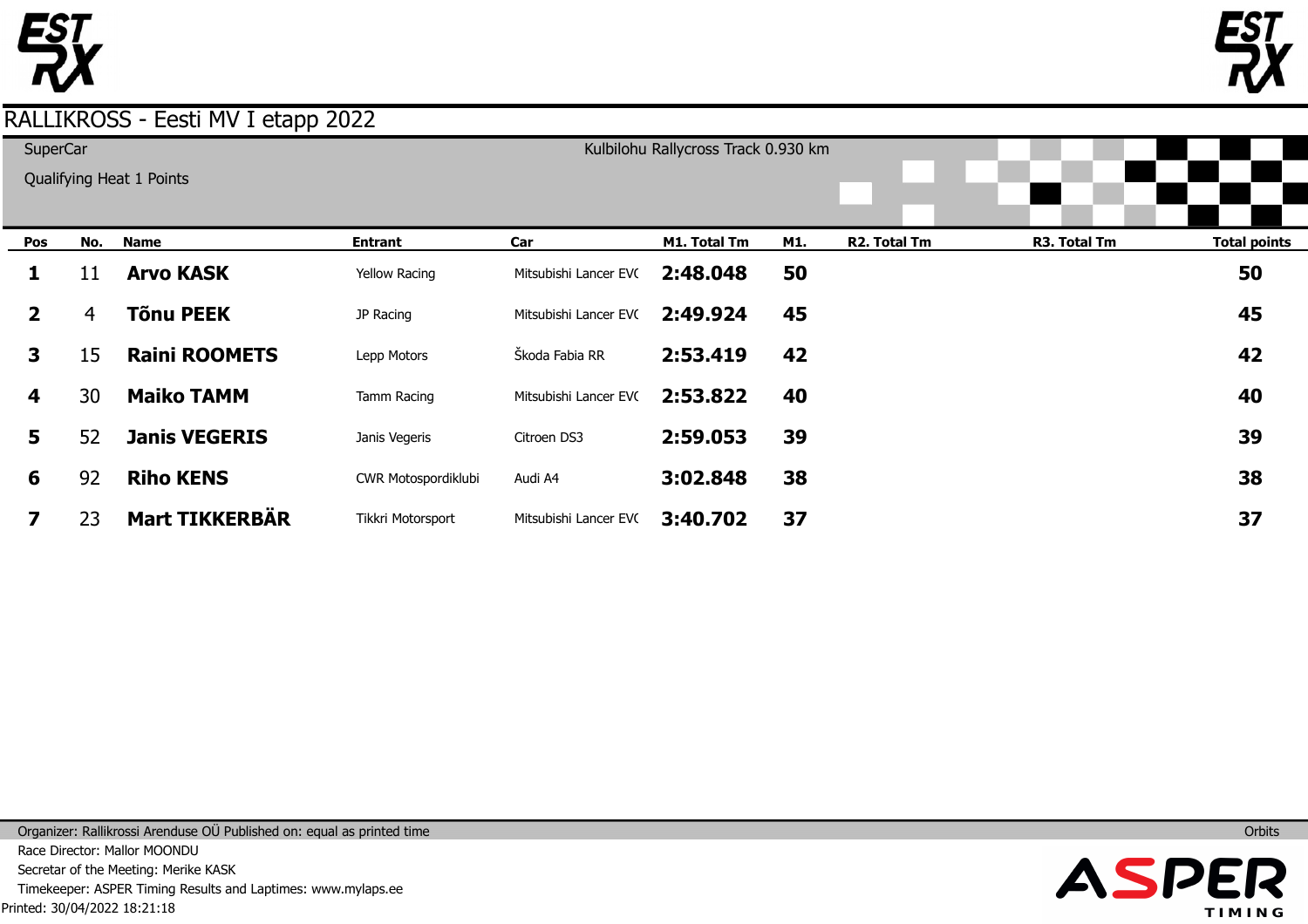



#### Pos **1 2 3 DNF** No. Name 4 30 15 11 **Tõnu PEEK Maiko TAMM Raini ROOMETS Arvo KASK** Nat Car EST Mitsubishi Lancer E\ JP Racing EST Mitsubishi Lancer E\Tamm Racing EST Škoda Fabia RR EST Mitsubishi Lancer E\ Yellow Racing Entrant Lepp Motors Laps **4 4 4 2 1:23.784** Total Tm **2:51.614 2:53.683 2:54.523** Diff 4th Last Tm 3rd Last Tm 2nd Last Tm 2.069 2.909 DNF **41.810 46.748 42.350 40.217 40.196 41.381 40.774 45.307 40.938 42.104 40.217** Last Tm Start Speed Start Pos Joker Comment **40.904 41.283 45.651 RETIRED 3.397 3.333 3.644 3.403 2 4 3 1 3 1 4 Sorted on Laps**RALLIKROSS - Eesti MV I etapp 2022 **SuperCar** Heat 2 - 4 laps - 1. start Race (4 Laps) started at 13:29:22 Kulbilohu Rallycross Track 0.930 km 30/04/2022 12:35

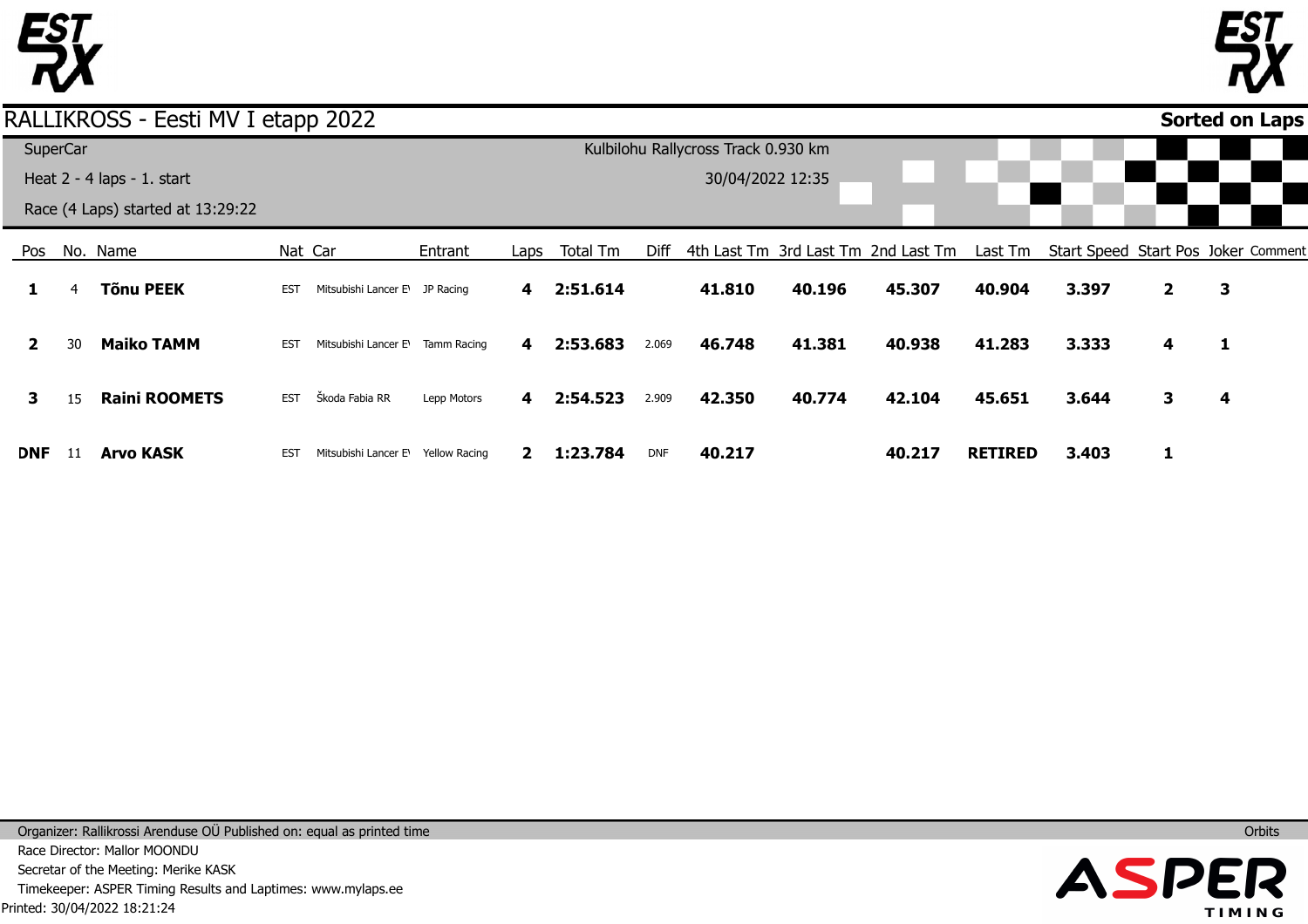



**Sorted on Laps**

#### RALLIKROSS - Eesti MV I etapp 2022

|              | <b>SuperCar</b> |                                   |            |                                          |                        |      |          |        | Kulbilohu Rallycross Track 0.930 km |        |                                                                                 |        |       |   |                         |  |
|--------------|-----------------|-----------------------------------|------------|------------------------------------------|------------------------|------|----------|--------|-------------------------------------|--------|---------------------------------------------------------------------------------|--------|-------|---|-------------------------|--|
|              |                 | Heat $2 - 4$ laps $- 2$ . start   |            |                                          |                        |      |          |        | 30/04/2022 12:40                    |        |                                                                                 |        |       |   |                         |  |
|              |                 | Race (4 Laps) started at 13:36:41 |            |                                          |                        |      |          |        |                                     |        |                                                                                 |        |       |   |                         |  |
| Pos          |                 | No. Name                          |            | Nat Car                                  | Entrant                | Laps | Total Tm | Diff   |                                     |        | 4th Last Tm 3rd Last Tm 2nd Last Tm Last Tm Start Speed Start Pos Joker Comment |        |       |   |                         |  |
| $\mathbf{1}$ | 23              | Mart TIKKERBÄR                    | <b>EST</b> | Mitsubishi Lancer E\ Tikkri Motorsport 4 |                        |      | 2:52.660 |        | 41.419                              | 41.658 | 44.414                                                                          | 41.763 | 3.406 | 3 | 3                       |  |
|              | 52              | <b>Janis VEGERIS</b>              | LAT        | Citroen DS3                              | Janis Vegeris          | 4    | 2:56.146 | 3.486  | 42.513                              | 45.828 | 41.870                                                                          | 42.502 | 3.433 | 1 | $\overline{\mathbf{2}}$ |  |
| 3.           | 92              | <b>Riho KENS</b>                  | EST        | Audi A4                                  | <b>CWR Motospordil</b> | -4   | 3:11.526 | 18.866 | 50.724                              | 43.959 | 49.818                                                                          | 43.419 | 3.606 |   |                         |  |

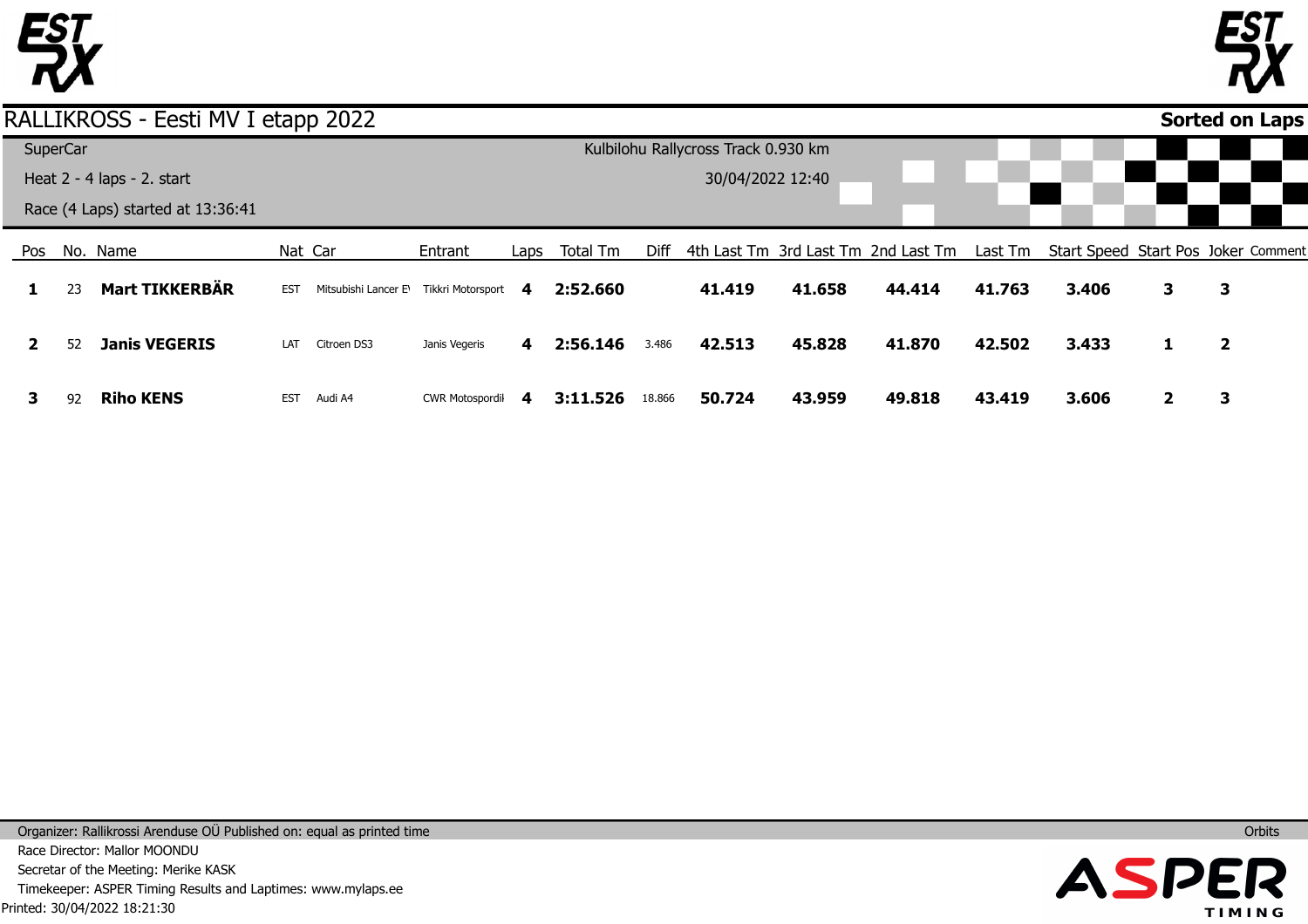



| <b>SuperCar</b> |     |                       |                 | Kulbilohu Rallycross Track 0.930 km |              |                          |  |  |  |
|-----------------|-----|-----------------------|-----------------|-------------------------------------|--------------|--------------------------|--|--|--|
|                 |     | 2nd Qualifying Heat   |                 |                                     |              |                          |  |  |  |
|                 |     |                       |                 |                                     |              |                          |  |  |  |
|                 |     |                       |                 |                                     |              |                          |  |  |  |
| Pos             | No. | <b>Name</b>           | <b>Total Tm</b> | <b>Diff</b>                         | <b>R1.</b>   | <b>R2.</b>               |  |  |  |
| ı               | 4   | Tõnu PEEK             | 2:51.614        |                                     | 4 [2:51.614] | ۰                        |  |  |  |
| $\mathbf{2}$    | 23  | <b>Mart TIKKERBÄR</b> | 2:52.660        | 1.046                               |              | 4 [2:52.660]             |  |  |  |
| 3               | 30  | <b>Maiko TAMM</b>     | 2:53.683        | 2.069                               | 4 [2:53.683] | $\blacksquare$           |  |  |  |
| 4               | 15  | <b>Raini ROOMETS</b>  | 2:54.523        | 2.909                               | 4 [2:54.523] | $\overline{\phantom{a}}$ |  |  |  |
| 5               | 52  | <b>Janis VEGERIS</b>  | 2:56.146        | 4.532                               | ۰            | 4 [2:56.146]             |  |  |  |
| 6               | 92  | <b>Riho KENS</b>      | 3:11.526        | 19.912                              | ۰            | 4 [3:11.526]             |  |  |  |
| <b>DNF</b>      | 11  | <b>Arvo KASK</b>      | 1:23.784        | 2 Laps                              | 2 [1:23.784] | $\blacksquare$           |  |  |  |

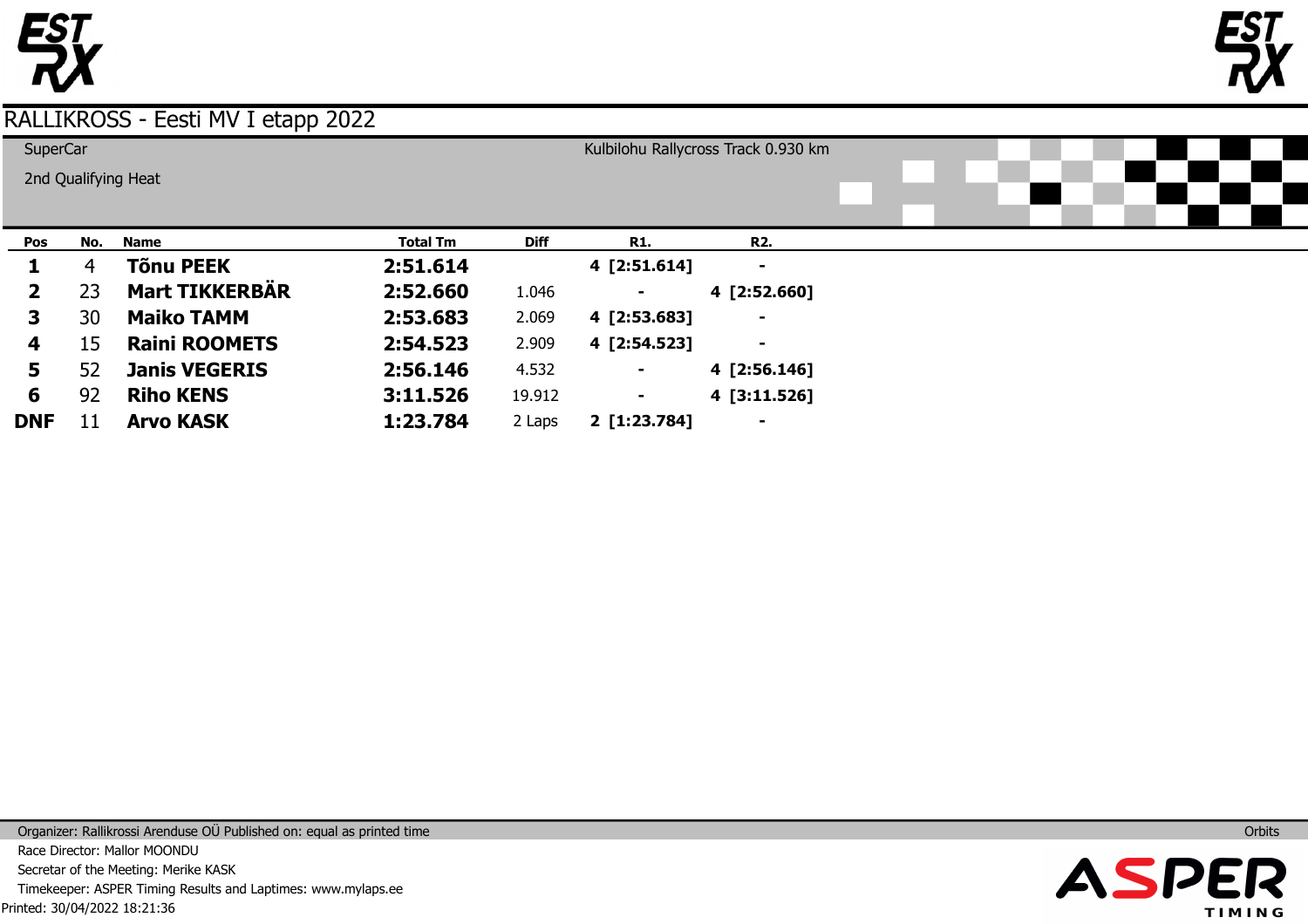



| SuperCar     |     | Qualifying Heat $1 + 2$ Points |                      |                       | Kulbilohu Rallycross Track 0.930 km |     |              |     |              |                     |
|--------------|-----|--------------------------------|----------------------|-----------------------|-------------------------------------|-----|--------------|-----|--------------|---------------------|
| Pos          | No. | <b>Name</b>                    | <b>Entrant</b>       | Car                   | M1. Total Tm                        | M1. | M2. Total Tm | M2. | R3. Total Tm | <b>Total points</b> |
| 1            | 4   | Tõnu PEEK                      | JP Racing            | Mitsubishi Lancer EVC | 2:49.924                            | 45  | 2:51.614     | 50  |              | 95                  |
| $\mathbf{2}$ | 11  | <b>Arvo KASK</b>               | <b>Yellow Racing</b> | Mitsubishi Lancer EVC | 2:48.048                            | 50  | 1:23.784     | 37  |              | 87                  |
| 3            | 23  | <b>Mart TIKKERBÄR</b>          | Tikkri Motorsport    | Mitsubishi Lancer EVC | 3:40.702                            | 37  | 2:52.660     | 45  |              | 82                  |
| 4            | 30  | <b>Maiko TAMM</b>              | Tamm Racing          | Mitsubishi Lancer EVC | 2:53.822                            | 40  | 2:53.683     | 42  |              | 82                  |
| 5            | 15  | <b>Raini ROOMETS</b>           | Lepp Motors          | Škoda Fabia RR        | 2:53.419                            | 42  | 2:54.523     | 40  |              | 82                  |
| 6            | 52  | <b>Janis VEGERIS</b>           | Janis Vegeris        | Citroen DS3           | 2:59.053                            | 39  | 2:56.146     | 39  |              | 78                  |
|              | 92  | <b>Riho KENS</b>               | CWR Motospordiklubi  | Audi A4               | 3:02.848                            | 38  | 3:11.526     | 38  |              | 76                  |

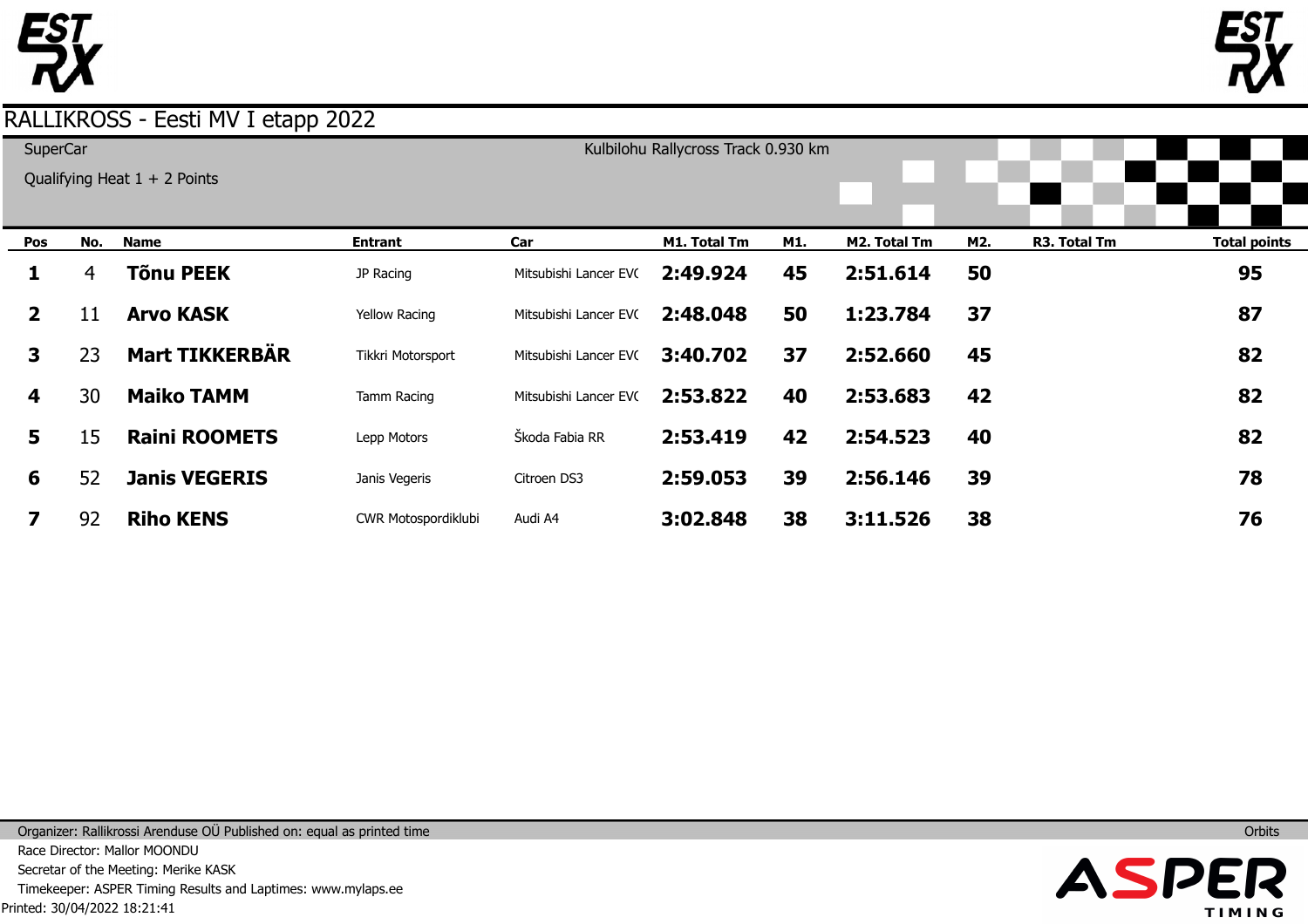



**Sorted on Laps**

## RALLIKROSS - Eesti MV I etapp 2022

| SuperCar     |    |                                   |            |                                                |                        |                         |          |            | Kulbilohu Rallycross Track 0.930 km |        |                                     |                |       |                |                                     |  |
|--------------|----|-----------------------------------|------------|------------------------------------------------|------------------------|-------------------------|----------|------------|-------------------------------------|--------|-------------------------------------|----------------|-------|----------------|-------------------------------------|--|
|              |    | Heat $3 - 4$ laps $- 1$ . start   |            |                                                |                        |                         |          |            | 30/04/2022 14:00                    |        |                                     |                |       |                |                                     |  |
|              |    | Race (4 Laps) started at 14:59:07 |            |                                                |                        |                         |          |            |                                     |        |                                     |                |       |                |                                     |  |
| Pos          |    | No. Name                          |            | Nat Car                                        | Entrant                | Laps                    | Total Tm | Diff       |                                     |        | 4th Last Tm 3rd Last Tm 2nd Last Tm | Last Tm        |       |                | Start Speed Start Pos Joker Comment |  |
|              | 52 | <b>Janis VEGERIS</b>              | LAT        | Citroen DS3                                    | Janis Vegeris          | 4                       | 2:53.479 |            | 40.938                              | 41.264 | 45.674                              | 42.194         | 3.409 | $\overline{2}$ | 3                                   |  |
| $\mathbf{2}$ | 11 | <b>Arvo KASK</b>                  | <b>EST</b> | Mitsubishi Lancer E <sup>1</sup> Yellow Racing |                        | 4                       | 2:53.896 | 0.417      | 43.501                              | 40.270 | 44.539                              | 42.081         | 3.505 | 4              | 3                                   |  |
| 3            | 15 | <b>Raini ROOMETS</b>              | <b>EST</b> | Škoda Fabia RR                                 | Lepp Motors            | $\overline{\mathbf{4}}$ | 2:55.247 | 1.768      | 46.636                              | 41.941 | 42.416                              | 40.853         | 3.401 |                | 1                                   |  |
| DNF.         | 92 | <b>Riho KENS</b>                  | <b>EST</b> | Audi A4                                        | <b>CWR Motospordil</b> | 3                       | 2:18.604 | <b>DNF</b> | 45.758                              | 45.758 | 42.343                              | <b>RETIRED</b> | 3.500 | 3              | 3                                   |  |

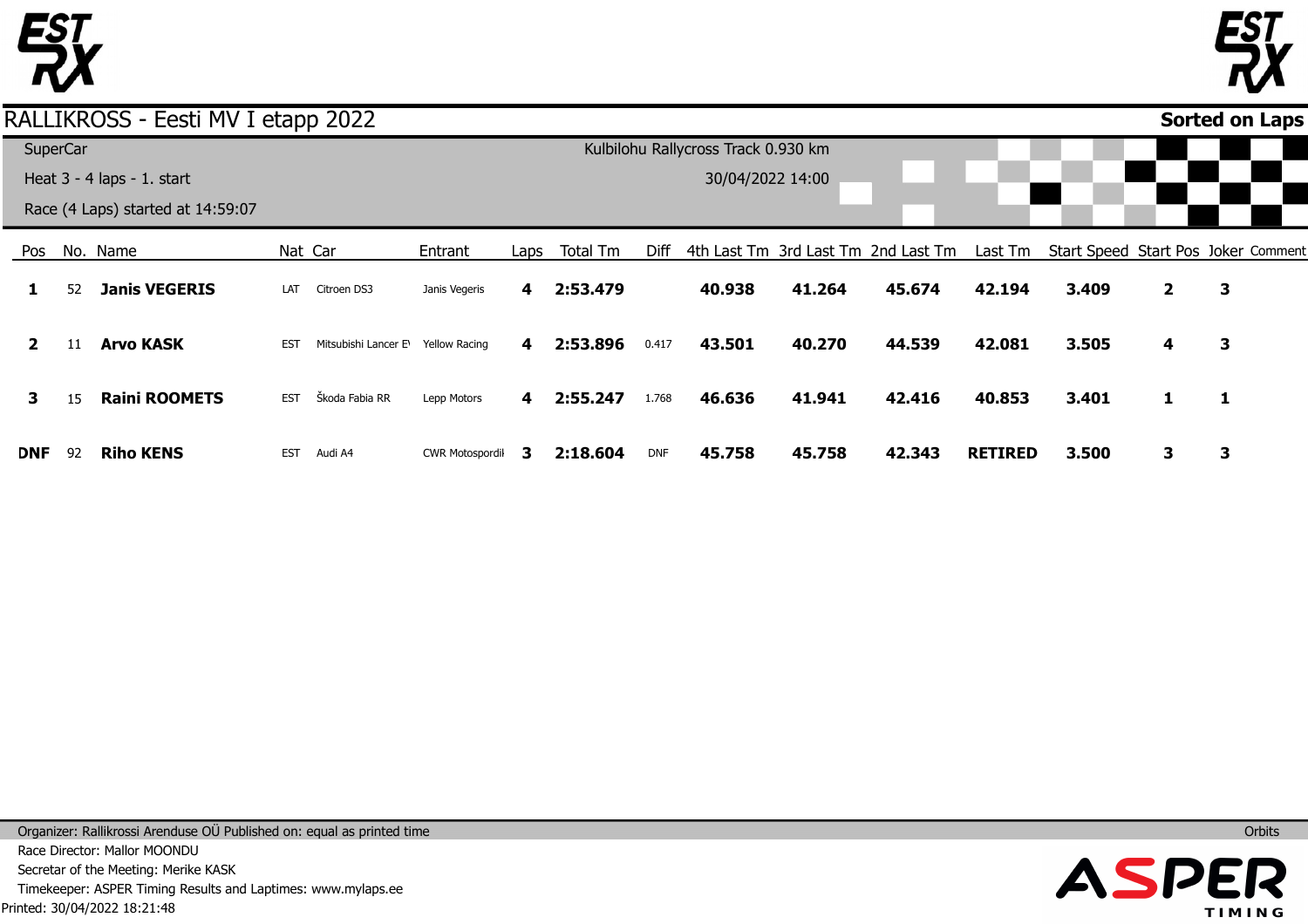



#### Pos **1 2 3** No. Name 4 23 30 **Tõnu PEEK Mart TIKKERBÄR Maiko TAMM** Nat Car EST Mitsubishi Lancer E\ JP Racing EST Mitsubishi Lancer E\Tikkri Motorsport EST Mitsubishi Lancer E\Tamm Racing Entrant Laps **4 4 4** Total Tm **2:49.395 2:51.722 2:52.788** Diff 4th Last Tm 3rd Last Tm 2nd Last Tm 2.327 3.393 **40.641 41.845 47.476 40.664 40.487 40.581 40.457 45.046 40.718** Last Tm Start Speed Start Pos Joker Comment **44.311 40.990 40.730 3.322 3.354 3.283 1 2 3 4 3 1 Sorted on Laps**RALLIKROSS - Eesti MV I etapp 2022 **SuperCar** Heat 3 - 4 laps - 2. start Race (4 Laps) started at 15:05:13 Kulbilohu Rallycross Track 0.930 km 30/04/2022 14:05

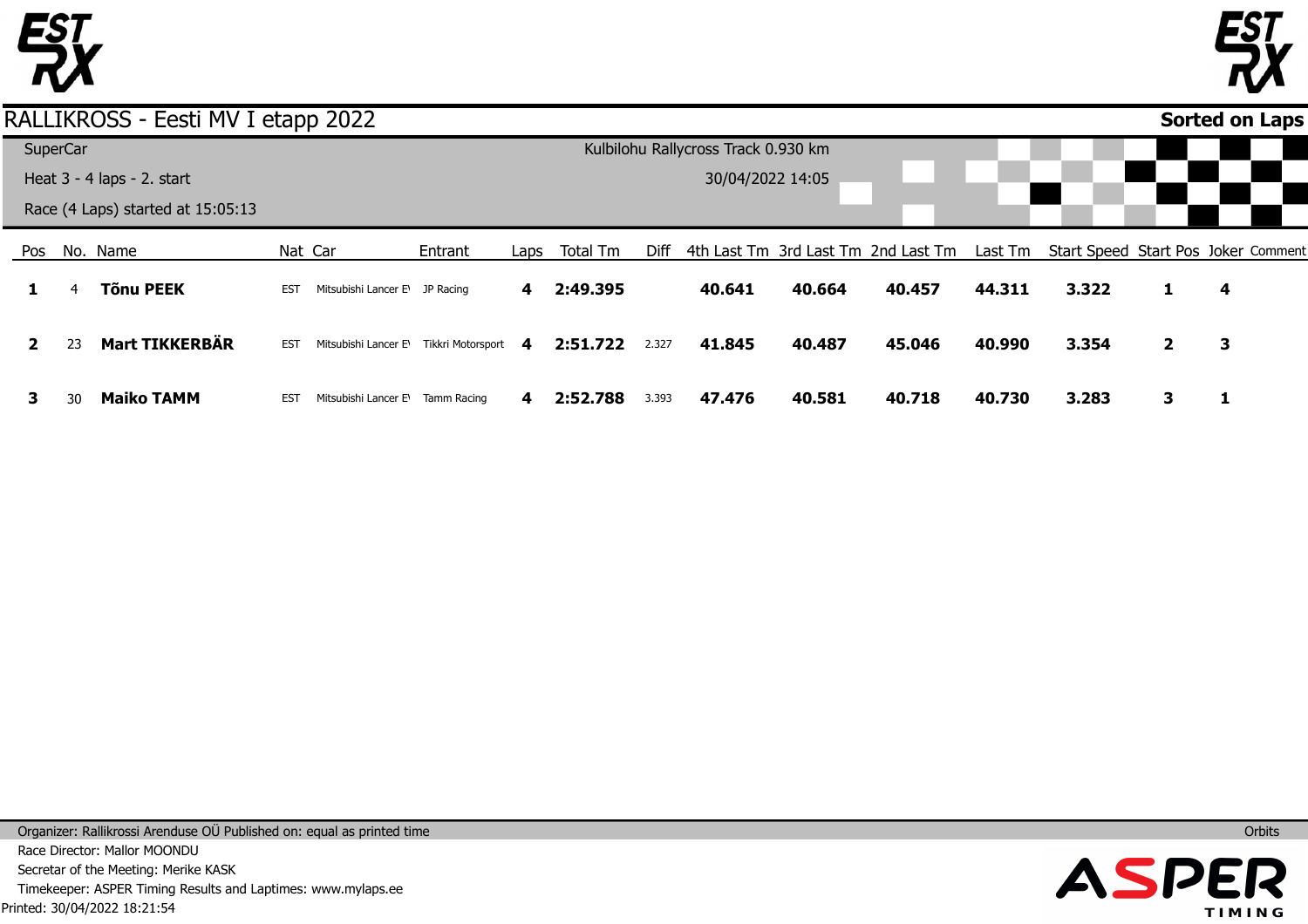



| SuperCar     |     |                       |                 |             |                | Kulbilohu Rallycross Track 0.930 km |  |  |  |
|--------------|-----|-----------------------|-----------------|-------------|----------------|-------------------------------------|--|--|--|
|              |     | 3rd Qualifying Heat   |                 |             |                |                                     |  |  |  |
|              |     |                       |                 |             |                |                                     |  |  |  |
| Pos          | No. | <b>Name</b>           | <b>Total Tm</b> | <b>Diff</b> | <b>R1.</b>     | <b>R2.</b>                          |  |  |  |
| 1            | 4   | <b>Tõnu PEEK</b>      | 2:49.395        |             |                | 4 [2:49.395]                        |  |  |  |
| $\mathbf{2}$ | 23  | <b>Mart TIKKERBÄR</b> | 2:51.722        | 2.327       | ٠.             | 4 [2:51.722]                        |  |  |  |
| 3.           | 30  | <b>Maiko TAMM</b>     | 2:52.788        | 3.393       | ۰              | 4 [2:52.788]                        |  |  |  |
| 4            | 52  | <b>Janis VEGERIS</b>  | 2:53.479        | 4.084       | 4 [2:53.479]   | $\blacksquare$                      |  |  |  |
| 5            | 11  | <b>Arvo KASK</b>      | 2:53.896        | 4.501       | 4 [2:53.896]   | $\blacksquare$                      |  |  |  |
| 6            | 15  | <b>Raini ROOMETS</b>  | 2:55.247        | 5.852       | 4 [2:55.247]   | $\blacksquare$                      |  |  |  |
| <b>DNF</b>   | 92  | <b>Riho KENS</b>      | 2:18.604        | 1 Lap       | $3$ [2:18.604] | $\blacksquare$                      |  |  |  |

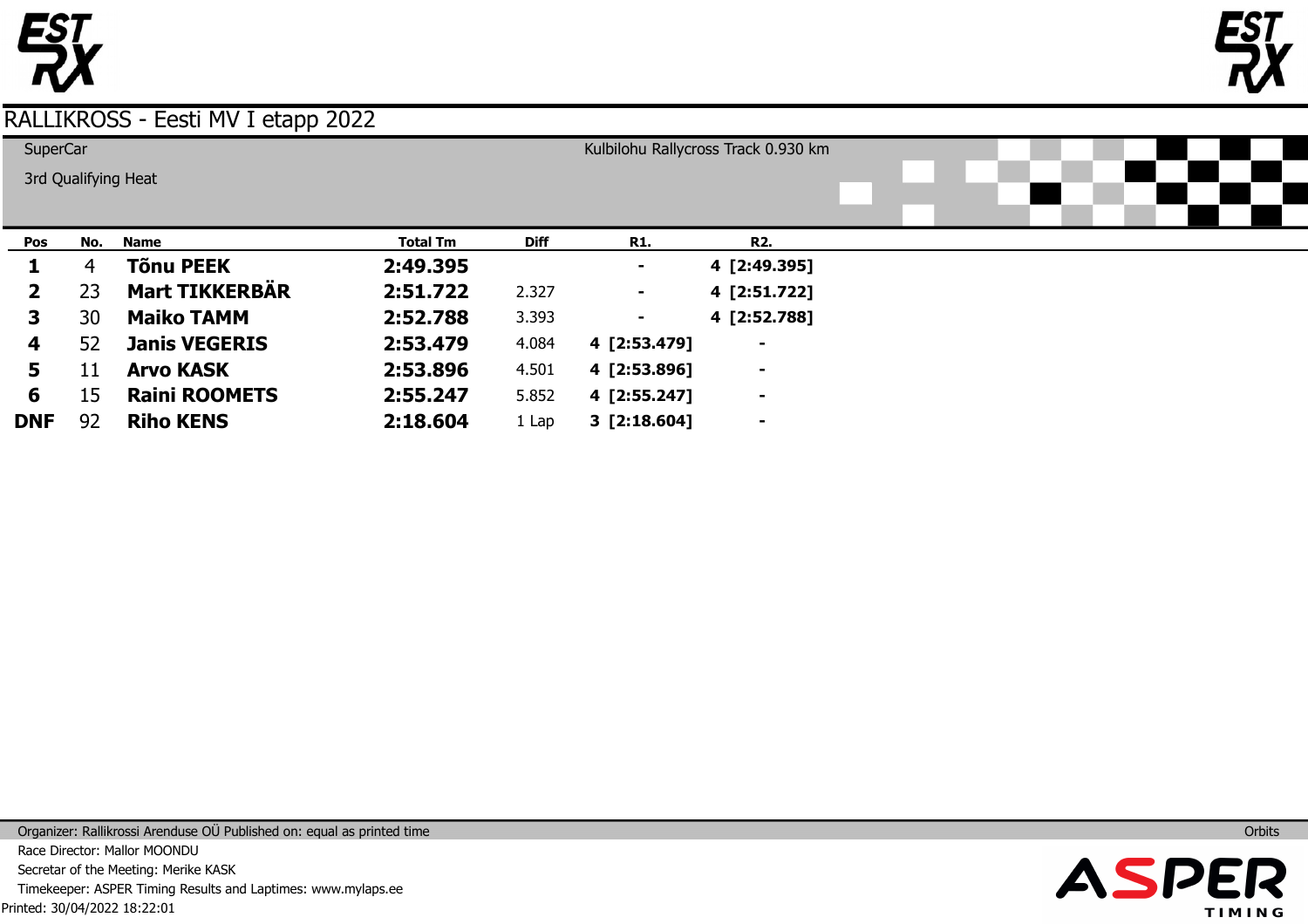



| SuperCar     |     | Qualifying Heat $1 + 2 + 3$ Points |                      |                       | Kulbilohu Rallycross Track 0.930 km |     |              |     |              |     |                     |
|--------------|-----|------------------------------------|----------------------|-----------------------|-------------------------------------|-----|--------------|-----|--------------|-----|---------------------|
| Pos          | No. | <b>Name</b>                        | <b>Entrant</b>       | Car                   | M1. Total Tm                        | M1. | M2. Total Tm | M2. | M3. Total Tm | M3. | <b>Total points</b> |
| 1            | 4   | <b>Tõnu PEEK</b>                   | JP Racing            | Mitsubishi Lancer EVC | 2:49.924                            | 45  | 2:51.614     | 50  | 2:49.395     | 50  | 145                 |
| $\mathbf{2}$ | 23  | <b>Mart TIKKERBÄR</b>              | Tikkri Motorsport    | Mitsubishi Lancer EVC | 3:40.702                            | 37  | 2:52.660     | 45  | 2:51.722     | 45  | 127                 |
| $\mathbf{3}$ | 11  | <b>Arvo KASK</b>                   | <b>Yellow Racing</b> | Mitsubishi Lancer EVC | 2:48.048                            | 50  | 1:23.784     | 37  | 2:53.896     | 39  | 126                 |
| 4            | 30  | <b>Maiko TAMM</b>                  | Tamm Racing          | Mitsubishi Lancer EVC | 2:53.822                            | 40  | 2:53.683     | 42  | 2:52.788     | 42  | 124                 |
| 5            | 15  | <b>Raini ROOMETS</b>               | Lepp Motors          | Škoda Fabia RR        | 2:53.419                            | 42  | 2:54.523     | 40  | 2:55.247     | 38  | 120                 |
| 6            | 52  | <b>Janis VEGERIS</b>               | Janis Vegeris        | Citroen DS3           | 2:59.053                            | 39  | 2:56.146     | 39  | 2:53.479     | 40  | 118                 |
|              | 92  | <b>Riho KENS</b>                   | CWR Motospordiklubi  | Audi A4               | 3:02.848                            | 38  | 3:11.526     | 38  | 2:18.604     | 37  | 113                 |

Printed: 30/04/2022 18:22:07 Organizer: Rallikrossi Arenduse OÜ Published on: equal as printed time Race Director: Mallor MOONDU Secretar of the Meeting: Merike KASK Timekeeper: ASPER Timing Results and Laptimes: www.mylaps.ee